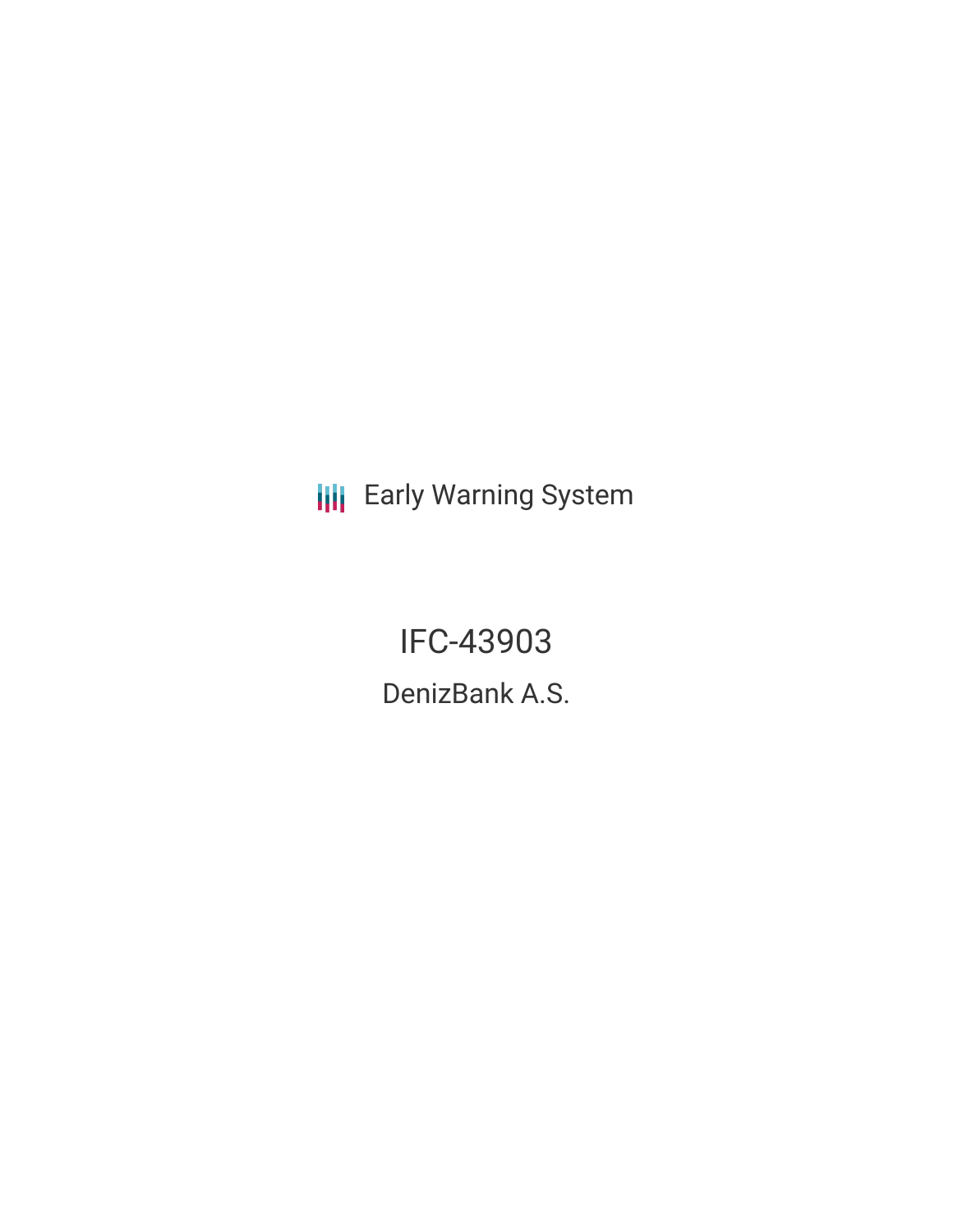# **Quick Facts**

| <b>Countries</b>               | Turkey                                  |
|--------------------------------|-----------------------------------------|
| <b>Financial Institutions</b>  | International Finance Corporation (IFC) |
| <b>Status</b>                  | Proposed                                |
| <b>Bank Risk Rating</b>        | FI                                      |
| <b>Voting Date</b>             | 2021-01-22                              |
| <b>Borrower</b>                | DENIZBANK ANONIM SIRKETI                |
| <b>Sectors</b>                 | Finance                                 |
| <b>Investment Type(s)</b>      | Loan                                    |
| <b>Investment Amount (USD)</b> | \$150.00 million                        |
| <b>Project Cost (USD)</b>      | \$150.00 million                        |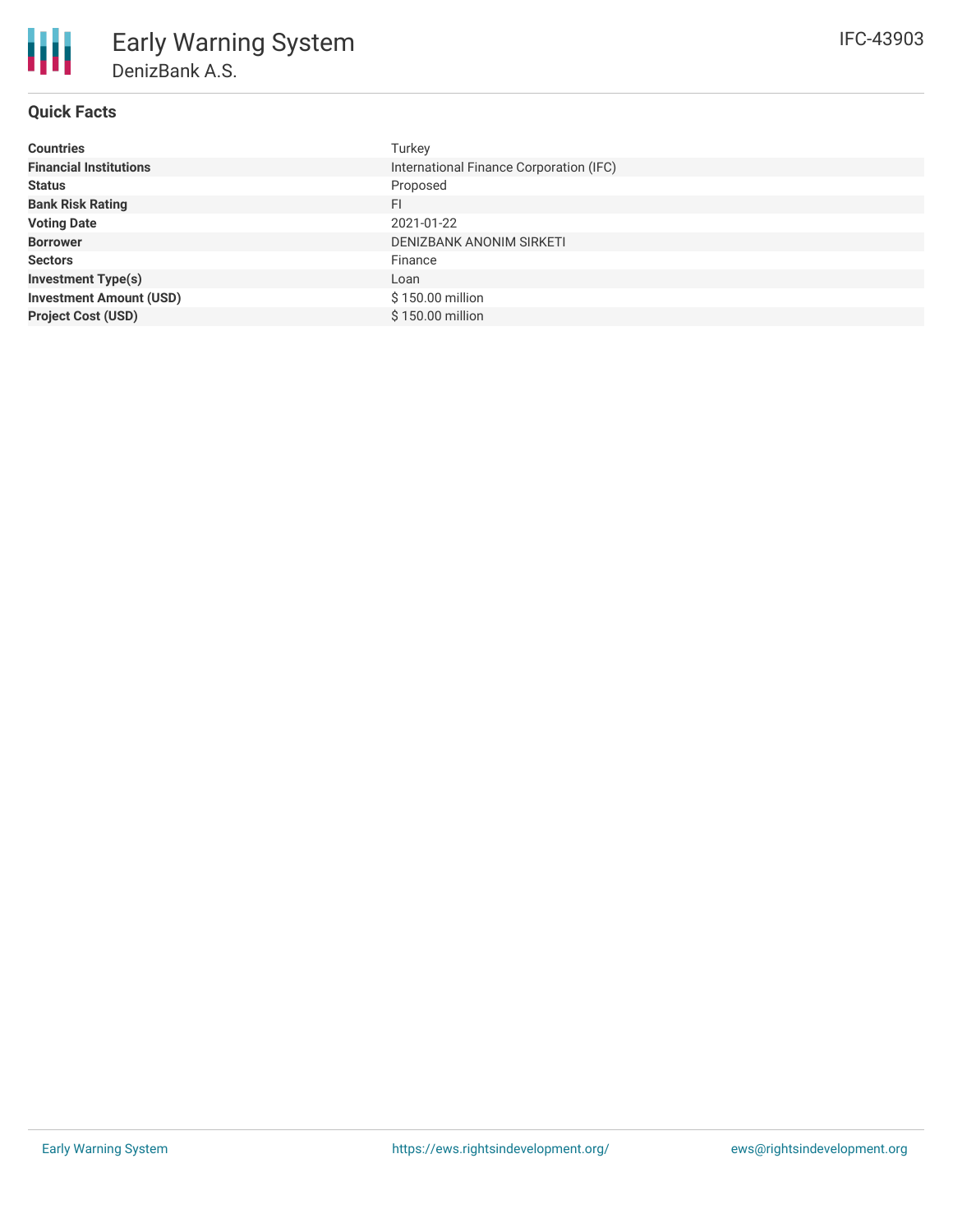

# **Project Description**

According to the Bank's website, the project provides funding to DenizBank AS to finance micro, small, and medium size enterprises in agriculture sector in Turkey.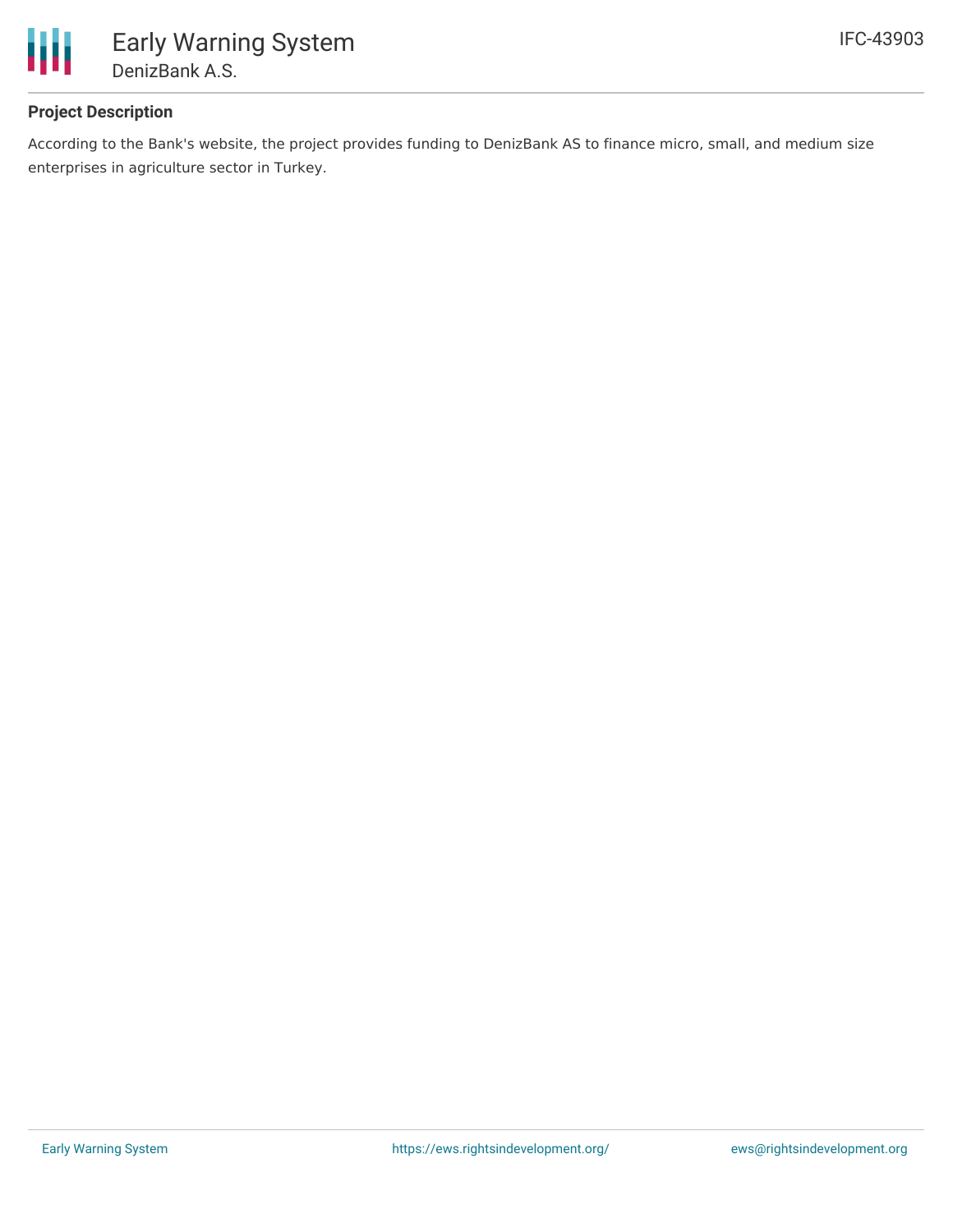# **Investment Description**

• International Finance Corporation (IFC)

### **Financial Intermediary**

Financial Intermediary: A commercial bank or financial institution that receives funds from a development bank. A financial intermediary then lends these funds to their clients (private actors) in the form of loans, bonds, guarantees and equity shares. Financial intermediaries include insurance, pension and equity funds. The direct financial relationship is between the development bank and the financial intermediary.

[Denizbank](file:///actor/2859/) (Financial Intermediary)